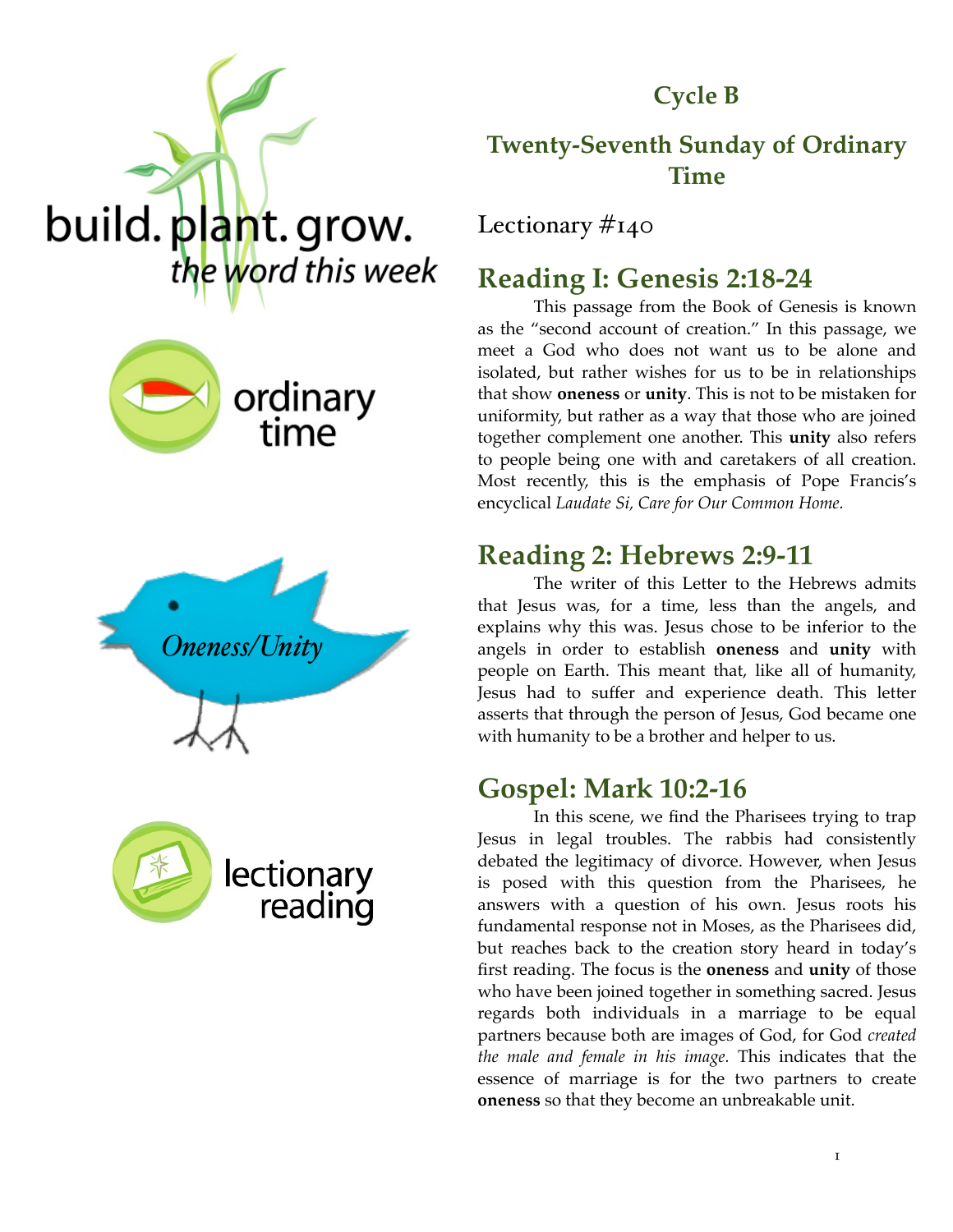



*Old Turtle* Written by Douglas Wood Illustrated by Cheng-Khee Chee Publication: 2007, Scholastic Press ISBN-10: 0439309085 ASIN: B00134C1IG



Bear with each other and forgive whatever grievances you may have against one another. Forgive as the Lord forgave you. And over all these virtues put on love, which binds them together in perfect unity. -Colossians 3:13-14

# **Old Turtle**

This beautiful book is one of the best stories for helping children understand how all of God's creation is interconnected. The story begins with an argument between the mountains and the rivers, the ants and the stars, the lions and the bears—all regarding the nature of God. A terrible noise of quarreling voices rings out until wise Old Turtle quiets the argument, explaining that *God is all that we dream of, and all that we seek…all that we come from and all that we can find.* This silences the creatures of the world, except for humans. The disagreement is heard again when people raise their voices and their fists and harm each other and the natural order given to them by God. The story makes the plea for **unity** and **oneness** clear for humans and for all of creation.

# **Working Together and As One**

Step One: This activity is physical in nature and will most likely need to be shown to the students, so you may want to enlist the help of some older students to demonstrate this activity.

Step Two: Pair the students up and have them sit on the floor with their backs against each other. Have them link arms with their partner and invite them to stand up together. The only way that they will be able to accomplish this is by working together and exerting enough force on each other's backs to stand together.

This may take a few tries as the students will need to figure out how to be **one** with each other so that they are able to stand. The fact that it takes time, energy, coordination, and focus to accomplish this activity can illustrate that being **one** and doing something in a **unified** manner takes effort.

Step Three: To extend the idea of **unity**, you might invite three and then four students to try this activity together.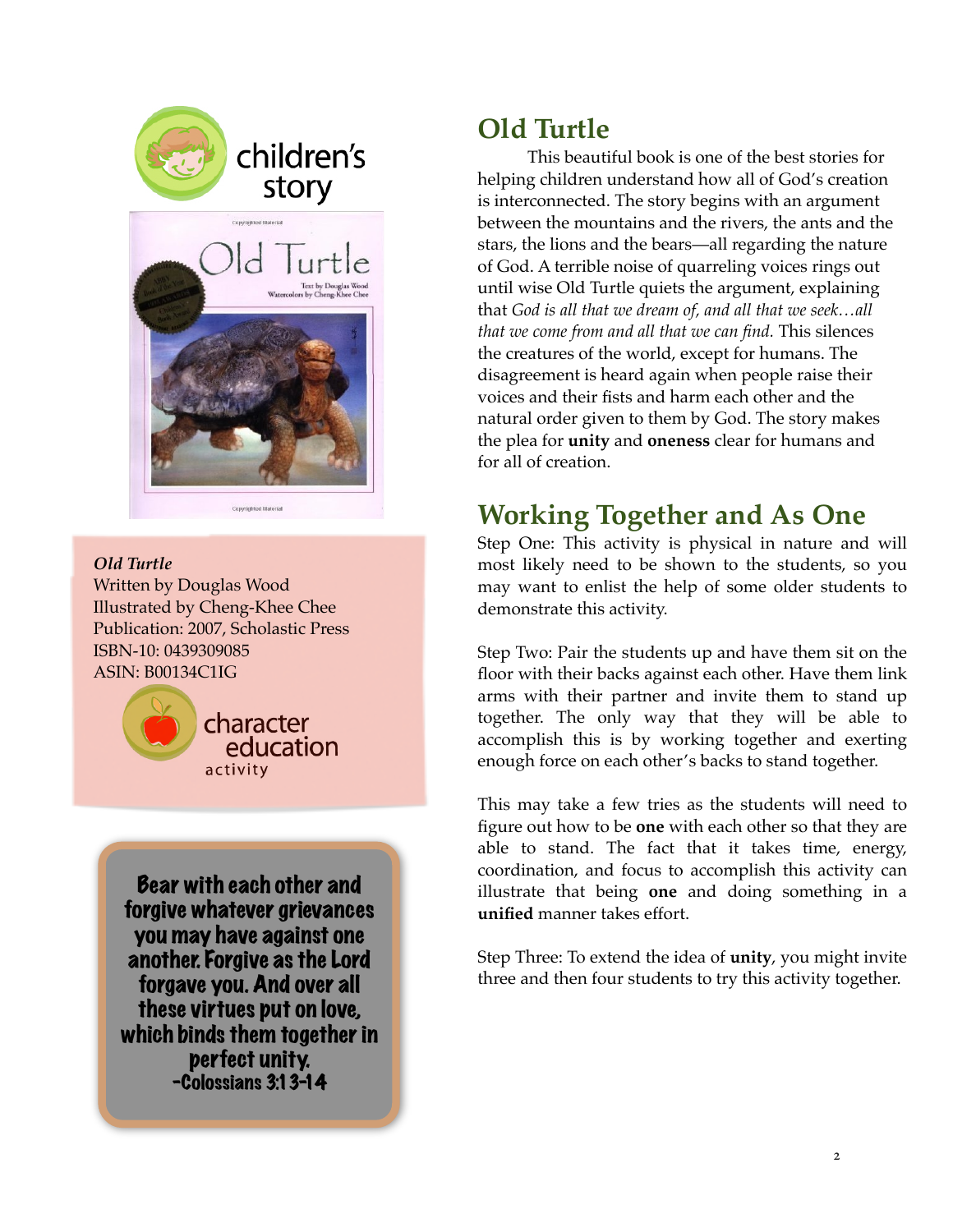One of the main tasks of theology is to find words that do not divide but unite, that do not create conflict but unity, that do not hurt but heal. -Henri Nouwen



Look. Feel. Know. Act.

## **What could you do today?**

If you belong to a sport's team or a club that requires participants to work together, think about how well things would go if everyone gave all their effort and worked together to accomplish a goal. Then, imagine what an event or task would look like if you were on your own and not part of a team or group. For example, could you be a soccer team of one person, or a volleyball team of one person? What if you had to put on an event without the help of other people? How might being alone present challenges? Coordinating efforts and utilizing the talents of others can bring about great successes, but for this to be accomplished, their must be a **unified** effort.

#### **Look Feel Know Act**

Recall the story of creation in the book of Genesis (Genesis 1:1-31). Remember that God created aeverything in the world to live together in harmony and to be of assistance to one another. All things were made by God, and so that makes all parts of creation holy. People were created as the *crown of creation*, which means that we have been called to watch over God's creation and God's creatures in a very special way. We are called to enjoy God's creation, but to care for it as well.

It is important to live your life as if all things were created for you. As the *crown of creation,* not only are you made in God's image, but you are also called to act as God would. Because all things were created as good, all of creation should be held as sacred and special.